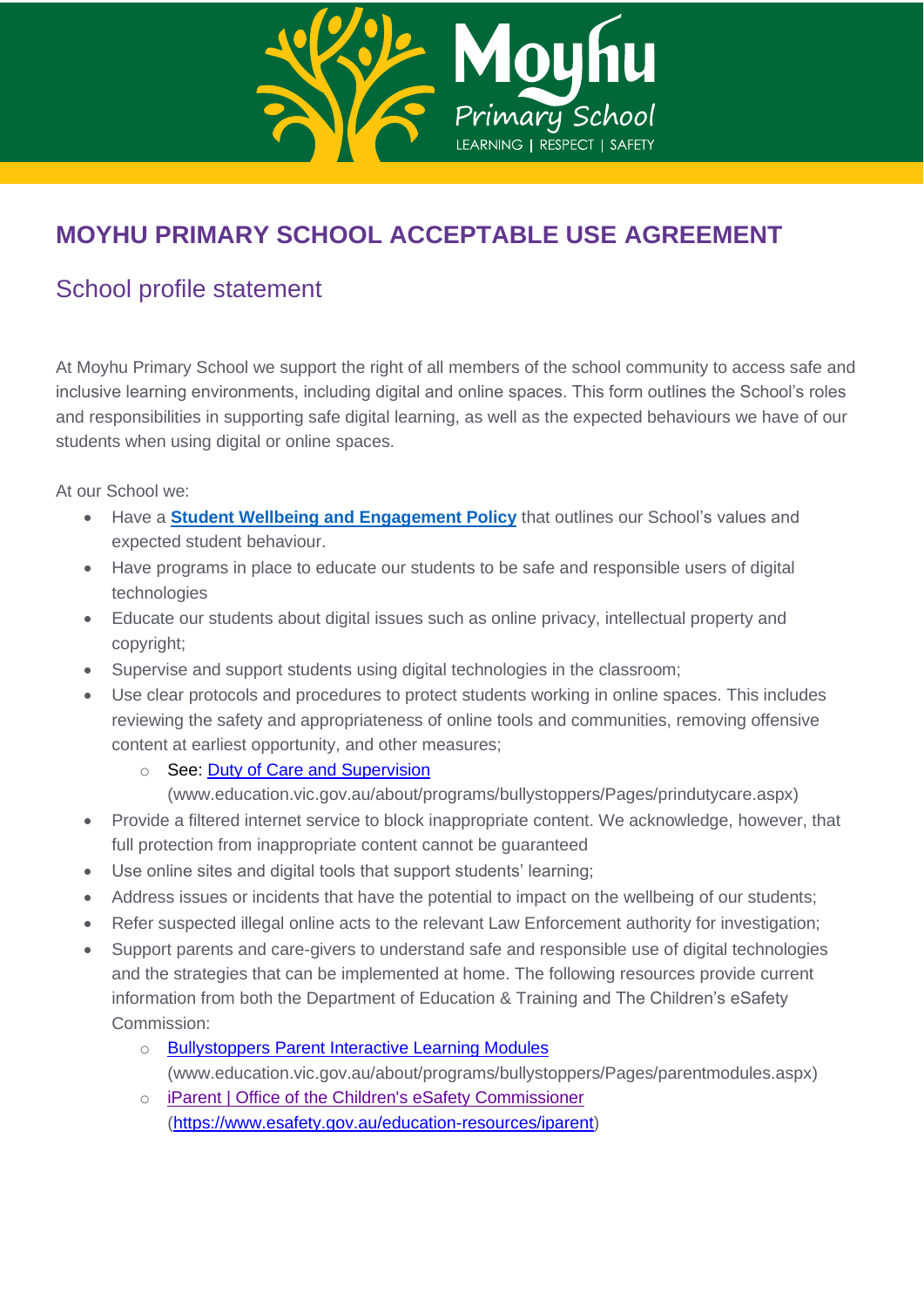## Safe, responsible and behaviour

When I use digital technologies I **communicate respectfully** by:

- always thinking and checking that what I write or post is polite and respectful
- being kind to my friends and classmates and thinking about how the things I do or say online might make them feel (*ask students to reflect on how they would feel*.)
- not sending mean or bullying messages or forwarding them to other people.
- creating and presenting my own work, and if I copy something from online, letting my audience know by sharing the website link to acknowledge the creator.

When I use digital technologies I **protect personal information** by being aware that my full name, photo, birthday, address and phone number is personal information and is not to be shared online. This means I:

- protect my friends' information in the same way
- protect my passwords and don't share them with anyone except my parent
- only ever join spaces with my parents or teacher's guidance and permission
- never answer questions online that ask for my personal information
- know not to post three or more pieces of identifiable information about myself.

When I use digital technologies I **respect myself and others** by thinking about what I share online. This means I:

- stop to think about what I post or share online
- use spaces or sites that are appropriate, and if I am not sure I ask a trusted adult for help
- protect my friends' full names, birthdays, school names, addresses and phone numbers because this is their personal information
- speak to a trusted adult if I see something that makes me feel upset or if I need help
- speak to a trusted adult if someone is unkind to me or if I know someone else is upset or scared
- don't deliberately search for something rude or violent
- turn off or close the screen if I see something I don't like and tell a trusted adult
- am careful with the equipment I use.

At school we/I have:

- discussed ways to be a safe, responsible and ethical user of digital technologies.
- presented my ideas around the ways that I can be a smart, safe, responsible and ethical user of digital technologies.

I will use this knowledge at school and everywhere I use digital technologies